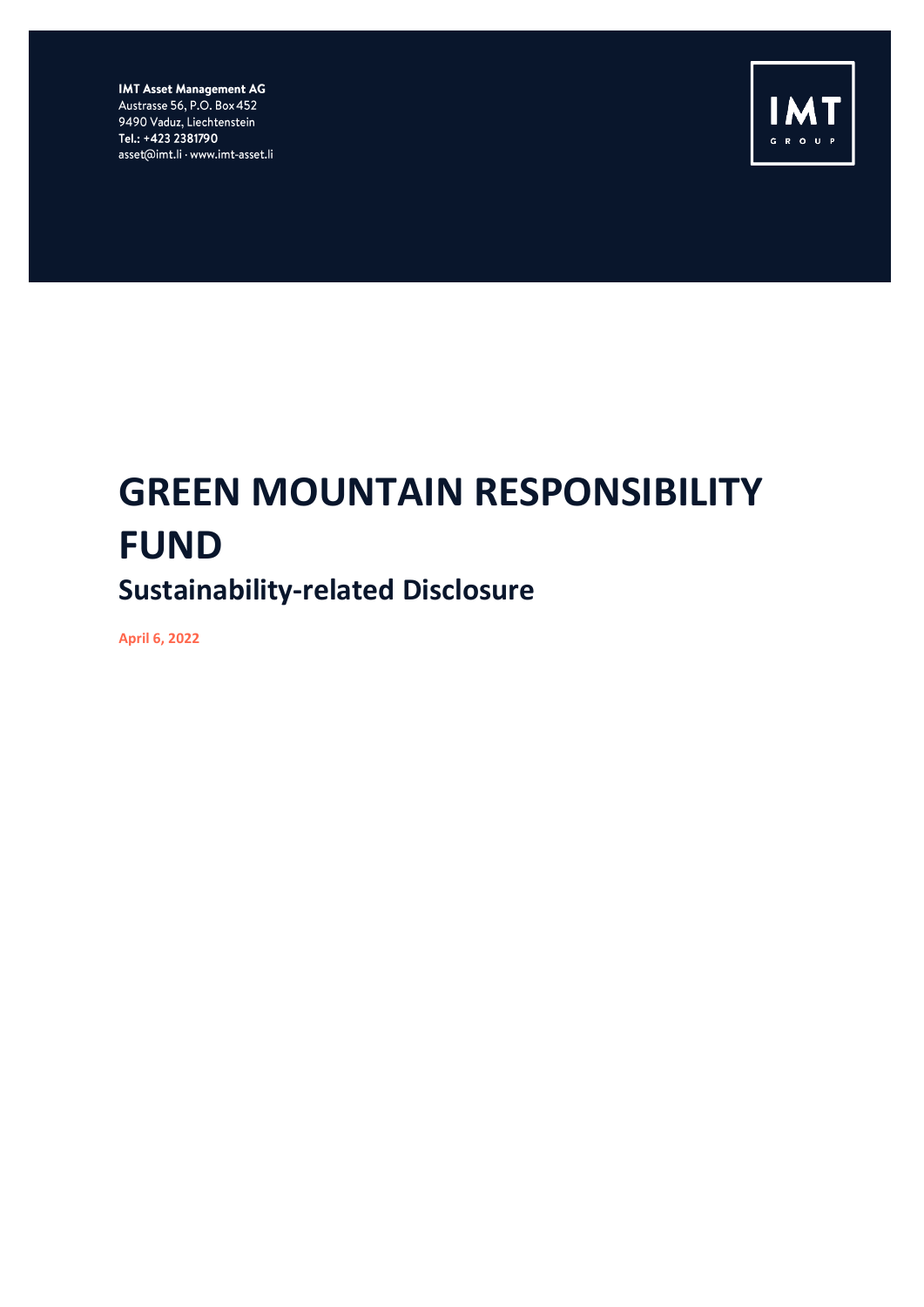**Green Mountain Responsibility Fund** Sustainability-related disclosure

Information in accordance with Article 10 relating to Regulation (EU) 2019/2088 of the European Parliament and of the Council of 27 November 2019 on sustainability-related disclosures in the financial services sector with relevance for the

#### Green Mountain Responsibility Fund (the «AIF»).

Further details pertaining to the definitions applied in this document can be found in the constituent documents of AIF.

### **1. Summary**

The AIF invests taking into account the criteria for a financial product in accordance with Article 8 of the Regulation (EU) 2019/2088 of the European Parliament and of the Council of 27 November 2019 on sustainability-related disclosures in the financial services sector in the respective valid version. The AIF reserves the right to reevaluate this classification at any time.

IMT Asset Management AG, Vaduz (IMTA) acts as portfolio manager and is responsible for the implementation of the investment strategy.

The AIF promotes ecological and social principles. In order to achieve this, the AIF primarily invests in active and passive investment products (for example collective investments) with good to excellent ratings in the areas of environment, social issues and corporate governance (hereafter ESG). The investment objective is to make a positive contribution to a sustainable future, taking ecological, social and economic factors equally into consideration.

The AIF ensures that the deployed financial products give attention to certain exclusion criteria (tobacco, gambling, pornography, controversial weapons etc.). Moreover, the major portion of the financial products deployed must meet strict ESG criteria. This is achieved by ensuring that the majority of the financial products have an aboveaverage rating (e.g. at least 4 out of 5 globes) from recognized ESG rating agencies. In the process the IMT Responsibility Rating (1 to 5 points) is also applied. This is derived, whenever possible, from the average of several rating agencies.

### **2. Investment Objective**

The AIF promotes ecological, social and governance principles. Regarding ecological objectives, the AIF specifically pursues the sustainable use and protection of water and marine resources, the transition to a circular economy, the as well as the prevention and reduction of environmental pollution.

The AIF does not, however, pursue an overarching sustainable investment goal in conformity with Article 9 of the EU disclosure regulation 2019/2088.

### **3. Investment Strategy**

The AIF's investment strategy aims to make a positive contribution to a sustainable future, taking ecological, social and economic factors equally into consideration. The following aspects are considered: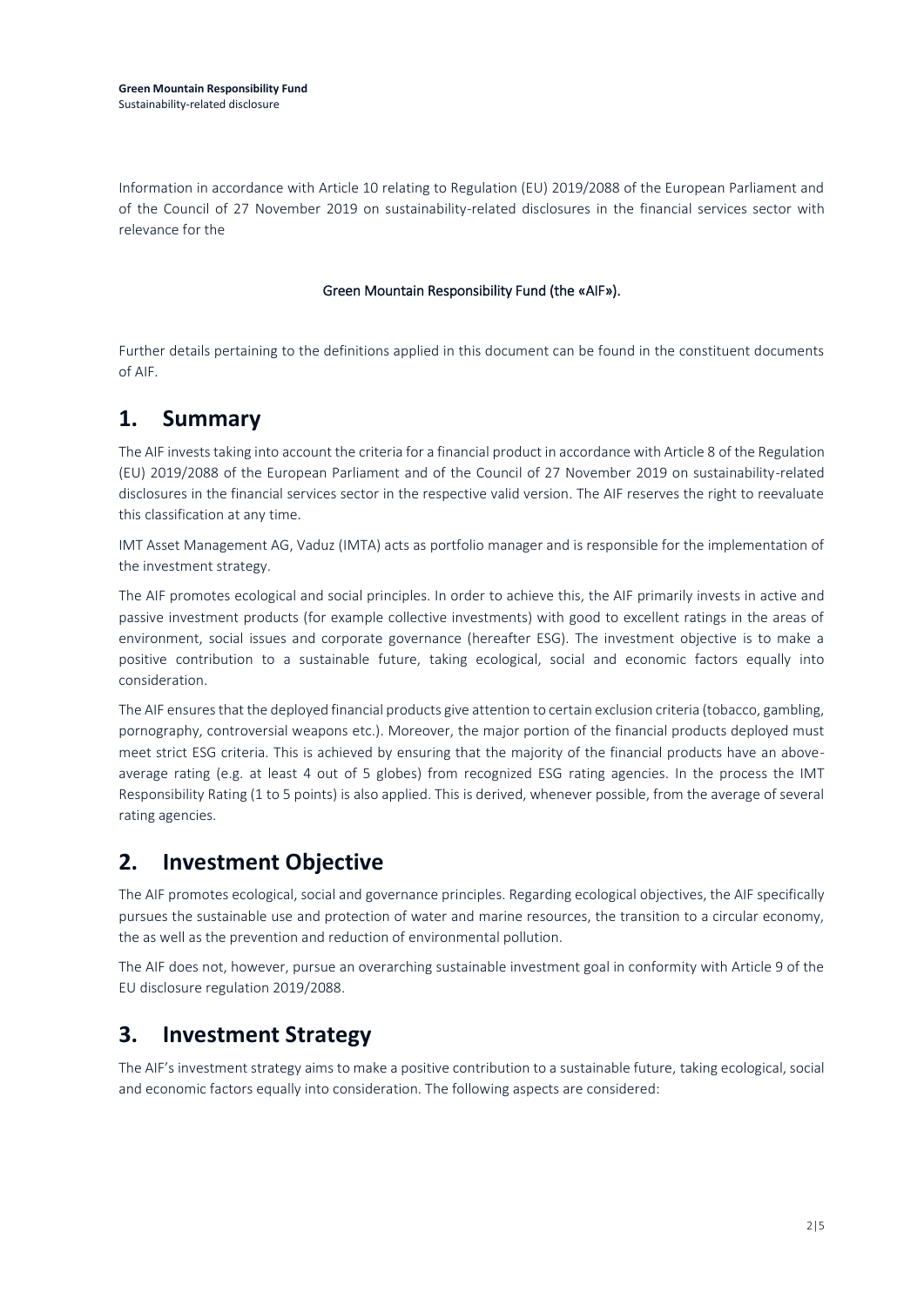#### Exclusion Criteria

The following exclusion criteria are considered:

- tobacco;
- gambling;
- pornography;
- civilian firearms, nuclear weapons and controversial weapons;
- systematic violations of the UN Global Compact;
- Strategic long positions in polluting commodities. (Exceptions are permitted if a raw material is used to a particular extent to implement environmental goals.)

Since investments in commodities are usually associated with a relatively high ecological footprint, the AIF refrains from strategic long positions in commodities that are harmful to the environment. However, the Investment Committee of the AIF can approve investments in selected commodities if these commodities are used to implement global environmental goals. A corresponding written justification is required for this. For example, the raw material copper plays a strategically important role in the implementation of the energy transition and the increased use of renewable energies and their storage.

#### ESG Ratings

The proportion of financial products that have a 4 or 5 point rating (out of a maximum of 5 points) should be as large as possible, but at least 70%. This includes impact investments in the order of 15-20% of the portfolio.

#### Impact Investments

In addition to a return target, impact investments also pursue specific sustainability goals. As a rule, these investments will correspond to the definition of the EU Disclosure Regulation 2019/2088, referred to as "sustainable investments". The proportion of these investments is initially 15-20%. It can be assumed that the offering in this area will increase significantly in the coming years. The AIF will possibly increase this quota at a later date.

The investments made by the AIF in this area will, in particular, but not exclusively, pursue the following environmental objectives:

- the sustainable use and protection of water and marine resources;
- the transition to a circular economy; and
- the prevention and reduction of environmental pollution.

#### Risk Management

The remaining portion of the portfolio is utilized to reduce investment risk by means of robust and widely diversified asset allocation. In this portion, derivative-based strategies may be applied, for instance, acting among other things as a risk-management tool.

### **4. Methodology, Data Sources and Processing**

The portfolio manager can take several rating agencies into consideration and come up with his or her own composite rating. At present IMTA obtain their ESG ratings from the highly respected providers Morningstar Sustainability and Clarity AI. The IMT Responsibility Rating (1 to 5 points) is derived from the average of the external ESG ratings obtained. IMTA reserves the right to change their rating agencies at any time and/or to appropriately adapt their method of forming the composite rating.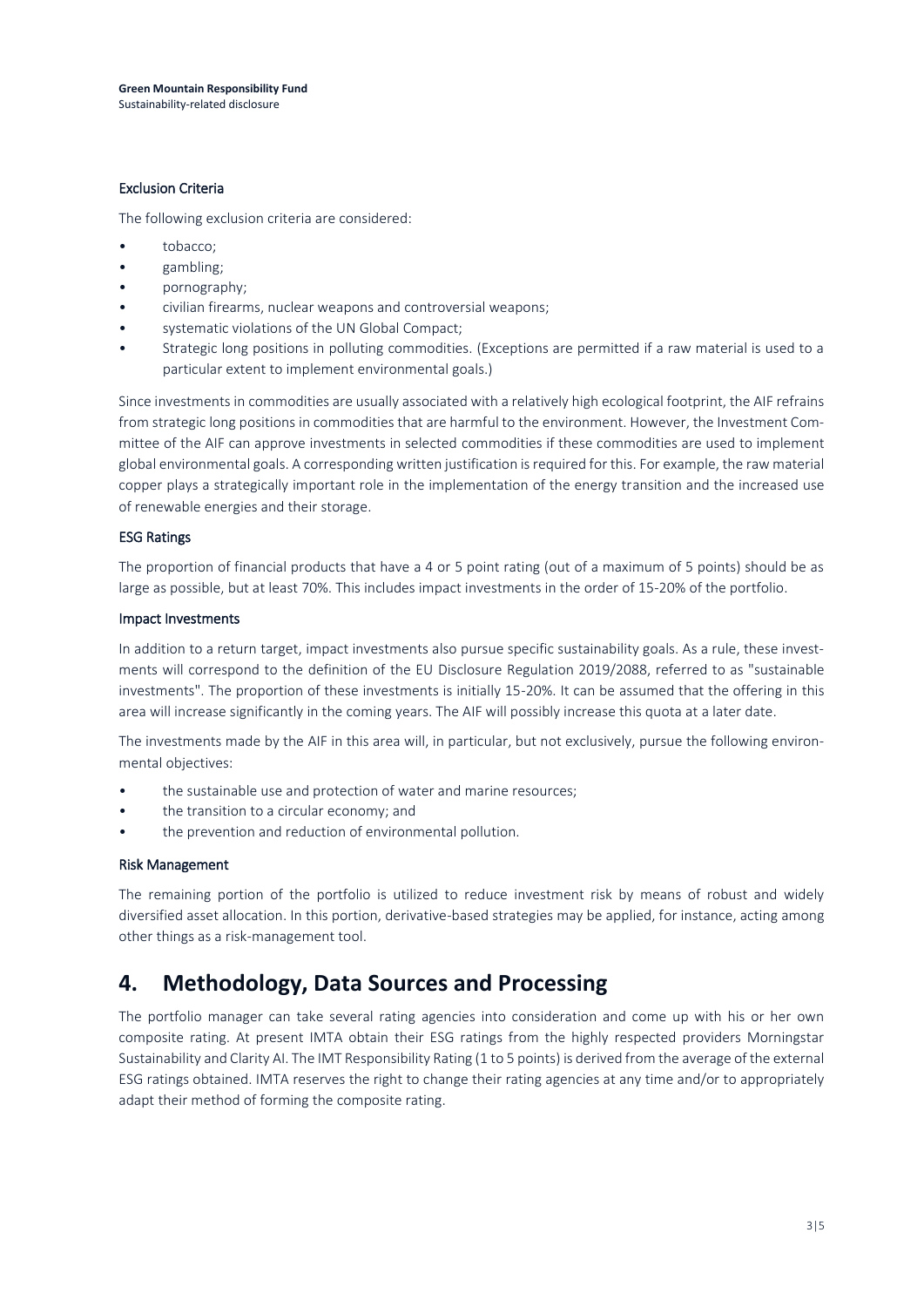If a potential investment shows a strategically desirable ESG focus but does not have an ESG rating from the selected ESG rating agencies, the Investment Committee can approve the investment. However, the prerequisite for doing so is that manager responsible for the investment pursues a convincing ESG concept. The Investment Committee can use the classification according to the SFDR, if available, as additional support for its decision. After close scrutiny, investments as described in SFDR Article 8 can be given a maximum IMT Responsibility Rating of four points. Investments in accordance with SFDR Article 9, however, can be given a rating of up to five points. In such cases a written justification is required.

# **5. The Limits of the Methods and Data**

The AIF obtains ESG ratings from highly reputable ESG rating providers. In selecting the rating agencies, care is taken to ensure that they provide the broadest possible coverage of the investment universe, that their methods are completely state-of-the-art, and that they enjoy wide acceptance in the market.

The following points must nevertheless be borne in mind:

- The methodological fundamentals of ESG ratings are still relatively new and in a phase of vigorous development.
- The ESG assessment of certain technologies and business practices is the subject of controversy, and therefore they cannot be uniformly classified.
- The sustainability regulation is still evolving and further development of the regulatory requirements is to be expected.
- Some relevant data are not available, and some data are gathered according to inconsistent criteria.
- Not all companies/institutions are obligated to collect data.

## **6. Due Diligence**

In the investment process, AIF Portfolio Management subjects each financial product to due diligence. In doing so they take into account the binding ESG requirements. On the basis of the due diligence documentation produced, the Investment Committee decides whether AIF may make the investment.

Furthermore, the ESG ratings are subject to ongoing surveillance. If the ESG rating of a financial product goes down to the extent that it no longer meets the minimum ESG criteria, then in conformity with the internal investment guidelines that product must be disposed of within a specified period of time.

## **7. Monitoring of ESG Characteristics**

The ESG characteristics of the investments are closely observed during the whole life cycle as follows:

- Pre-deal: Screening of the financial products (funds, etc.) is done in accordance with the above-described ESG rating methodology. IMTA's Portfolio Management ensures that all new investments meet at least the minimum requirements (at least 4 IMT Responsibility Points out of a maximum of 5) or that they are in an exemption category.
- Holding period: ongoing scrutiny to determine whether the above-mentioned ratings for the financial products continue to be in line with at least the minimum criteria. Should the ESG rating of a financial product go down, the product must be disposed of within a specified period in accordance with the internal investment guidelines.